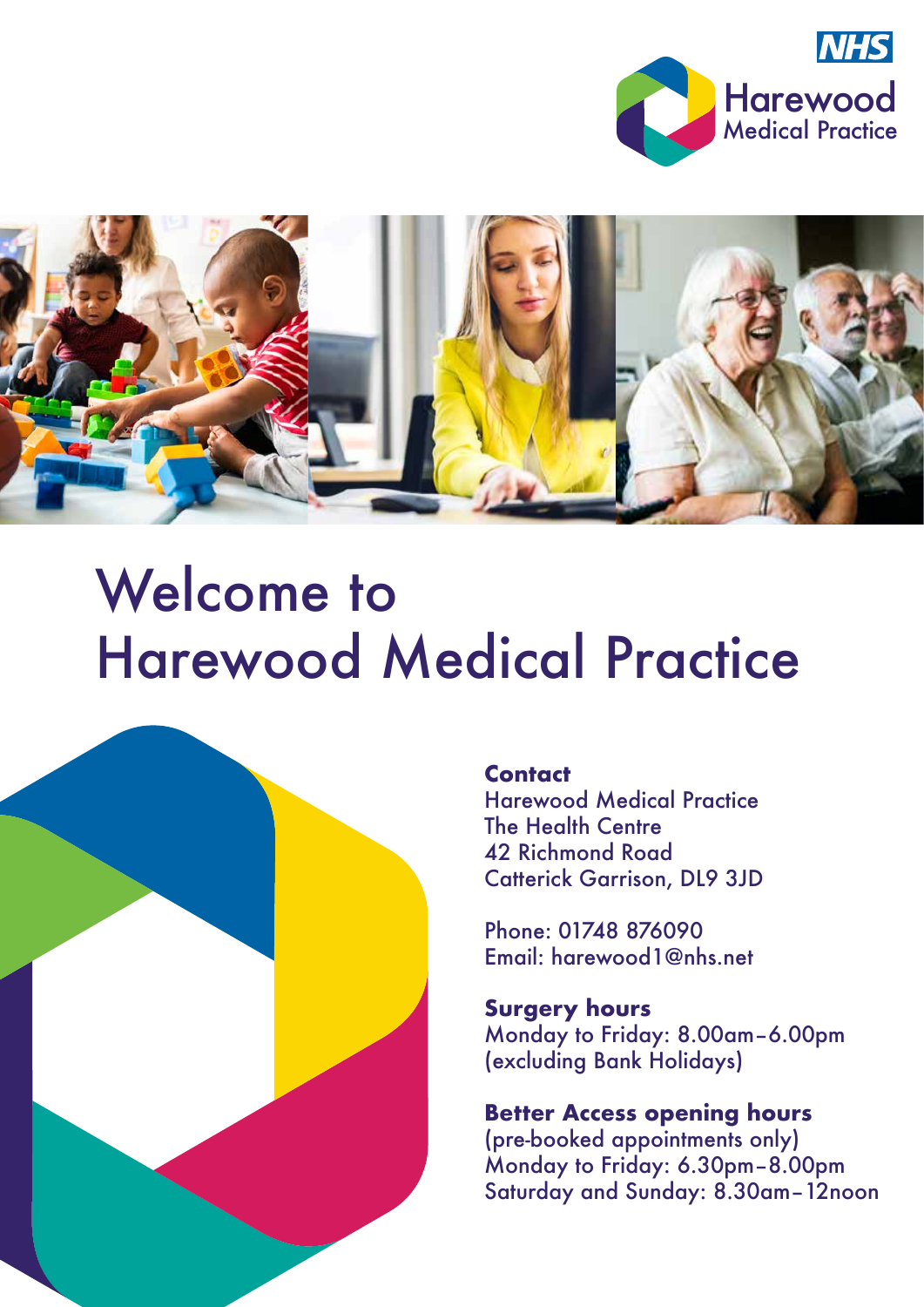### **About us**

We are an NHS practice based in Catterick Garrison providing the full range of services expected from a GP practice.

Our GPs have a range of clinical skills and specialisms and you are welcome to choose to see whichever you feel happiest with. In some cases, you may wish to see the same GP each time to ensure the best continuity of care. However, this may mean that you may wait a little longer to see your preferred GP.

We also have Advanced Nurse Practitioners who can diagnose conditions, issue prescriptions, and refer patients to hospital consultants.

Within our appointment system we offer appointments on the day for patients who need to be seen and we operate a telephone triage system to facilitate this. If you require an appointment on the same day then a doctor will ring you back to discuss your needs and, with you, decide whether you need to come in or whether your problem can be dealt with over the telephone then and there. This helps us to make sure that those who need to be seen urgently can be seen urgently. We also have the usual range of face-to-face appointments where patients can come down to the surgery and see the doctor or nurse and we also offer telephone appointments (a lot of conditions can be dealt with on the phone which we hope is convenient for patients).

During the COVID-19 pandemic, we were operating a full day triage service. This was to ensure patients were receiving the quickest possible response to their healthcare needs while assisting us to manage the increasing demands for urgent appointments. This also ensured that we kept our patients and staff safe by minimising COVID-19 infection risks through a reduction in the number of people coming into the surgery and patients were able to discuss medical matters with a clinician up to our daily closing time of 6pm.

As of the 5th of July 2021, to the present date, the triage service is only in operation until 12.20pm and thus if a response to a medical problem is needed, patients are advised to contact the surgery before 12.20pm each day.

This change has allowed us as a medical practice to continue to provide a good caring service with the capacity to see patients face to face where appropriate and provide us with the time to see and assess patients who have complex requirements while managing our increased acute workload more efficiently.

Patients can forward book GP appointments.

Contact the surgery on 01748 876090. Our phone lines are very busy in the mornings so if you don't require a same day appointment please call in the afternoon. We offer appointments which can be booked up to a month ahead as well as appointments for patients who need to be seen on the day.

**Appointments**

### **Online consultations**

You can contact us online about any medical, administrative or prescription issue. You don't need an app; simply enter your details and we'll get back to you within two working days. Please do not use the online form for urgent or emergency requests – contact the surgery in the normal manner.

#### https://florey.accurx.com/p/B82104

The submitted forms will only be read during office hours. The forms will not be read at weekends (Saturdays and Sundays) or on bank holidays. They will not be read Monday–Friday between the hours of 18.00–08.00.

Please contact 111 during out of hours or 999 if it is an emergency.

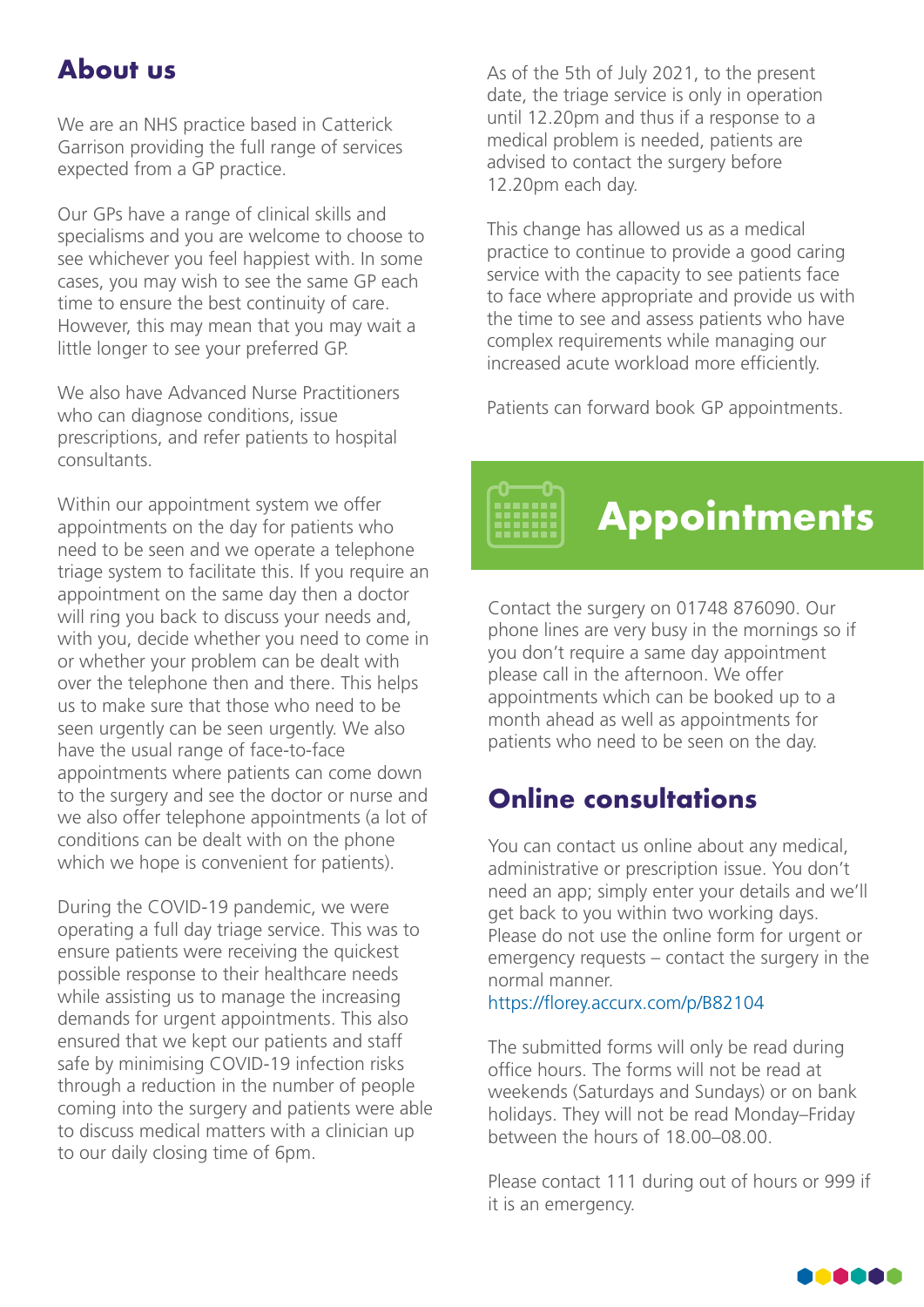### **Online appointment booking**

*Please note that this online service has been paused temporarily due to the Covid restrictions in place. We will advise, in due course, when this service will be reinstated.*

You can use our online facility to book routine 10-minute appointments with our doctors and appointments with our Advanced Nurse Practitioner, as well as non-fasting blood appointments with our phlebotomists. You will be able to book appointments online up to eight weeks in advance, though please note that at any one time there may be only four weeks of appointments available.

To use this facility, you will first need a username and password which you can obtain from our Receptionists (01748 876090).

Once you have these details, simply visit our website and click Book an appointment online on the homepage or on Patient services > Online account.

For the time being you will not be able to make online appointment bookings with the Practice Nurses; or longer appointments with the doctors (e.g. for medicals, cervical smears, minor operations, contraceptive implants etc.); or clinic appointments, and these must still be booked through our receptionists in the usual way.

### **Better Access – more routine primary care appointments**

More routine primary care appointments have been made available to people living in our region. Patients registered at GP practices in Hambleton, Richmondshire and Whitby can pre-book a routine primary care appointment between 6:30pm and 8pm weekdays and between 8:30am and noon on Saturdays and Sundays. This is not a walk-in service – please speak to a receptionist to book your appointment.

### **Out of hours**

GP services out of hours (i.e. when we are closed overnight and at weekends and bank holidays) are based in the health centre in Catterick Garrison. To access this service call 111.

### **NHS 111**

NHS 111 is a fast and easy way to get the right help, whatever the time. You can call 111 or visit the website when you need urgent medical help but it's not a life-threatening 999 emergency.

NHS 111 is available 24 hours a day, 365 days a year. Calls are free from landlines and mobile phones.

Use NHS 111 when:

- you need medical help fast but it's not a 999 emergency
- you think you need to go to A&E or need another NHS urgent care service
- you don't know who to call or you don't have a GP to call
- you need health information or reassurance about what to do next.

For less urgent health needs, contact your GP or local pharmacist in the usual way.

If a health professional has given you a specific phone number to call when you are concerned about your condition, continue to use that number.

For immediate, life-threatening emergencies, continue to call 999.

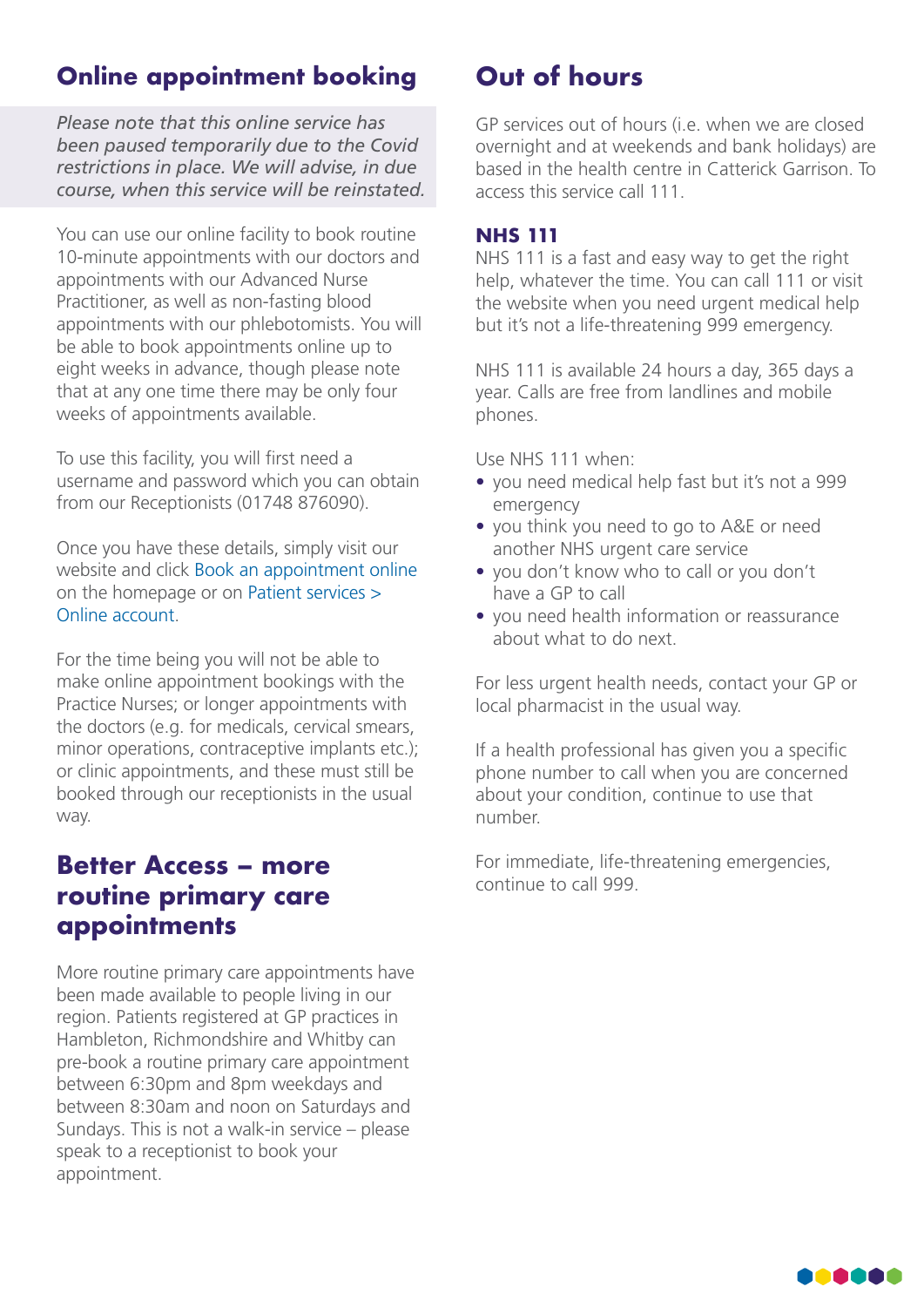### **In an emergency**

Call 999 in a medical emergency – when someone is seriously ill or injured and their life is at risk. Medical emergencies can include:

- loss of consciousness
- an acute confused state
- fits that are not stopping
- persistent, severe chest pain
- breathing difficulties
- severe bleeding that cannot be stopped
- severe allergic reactions
- severe burns or scalds.

Call 999 immediately if you or someone else is having a heart attack or stroke. Every second counts with these conditions. Also call 999 if you think someone has had a major trauma. Major trauma is often the result of a serious road traffic accident, a stabbing, a shooting, a fall from height, or a serious head injury.

More information is available on the NHS website: **www.nhs.uk**

### **Home visits**

We prefer to see patients in the surgery whenever possible, as we then have all the facilities available. However, where a patient cannot attend the surgery for medical reasons, we will see them at home. If you feel you need a home visit, please let us know as soon as possible and a GP/ANP will call you back to assess the situation. Remember: your doctor can usually see several patients at the surgery in the time that it takes to make a single house call.

### **Cancelling appointments**

*Please note that the online version of this service has been paused temporarily due to the Covid restrictions in place. We will advise, in due course, when this service will be reinstated.*

If you need to cancel an appointment, please let us know as soon as possible by calling us on 01748 876090. You can also cancel any appointment online via your online account.

### **You can help us!**

Please be on time for your appointment by arriving a few minutes beforehand. If you are more than five minutes late for your appointment, you may not be seen.

### **Call recording**

All telephone calls to and from the medical practice are recorded for quality and staff training purposes.

### **Disabled access**

We have easy access for disabled patients in that all our services are on the ground floor and there is step-free access to the building. In the main, we have reasonably wide doors and a suitably adapted toilet. We have some disabled car parking spaces at the front of the building close to the entrance.

### **Parking**

We have a limited number of car parking spaces available at the front of the building and some disabled parking spaces.

There is a large public car park on Shute Road and access can be obtained to the practice via the walkway from the car park onto Richmond Road. Parking is also available at the Princes Gate shopping centre opposite the medical practice.

The building is used by many different health care staff, so in addition to the GP staff there are also health visitors, midwives, dental staff, speech therapists, as well as other health professionals who come here for sessions. We have therefore reserved the car park to the rear of the building for staff as they often need to have access to the building and go out to visit patients.

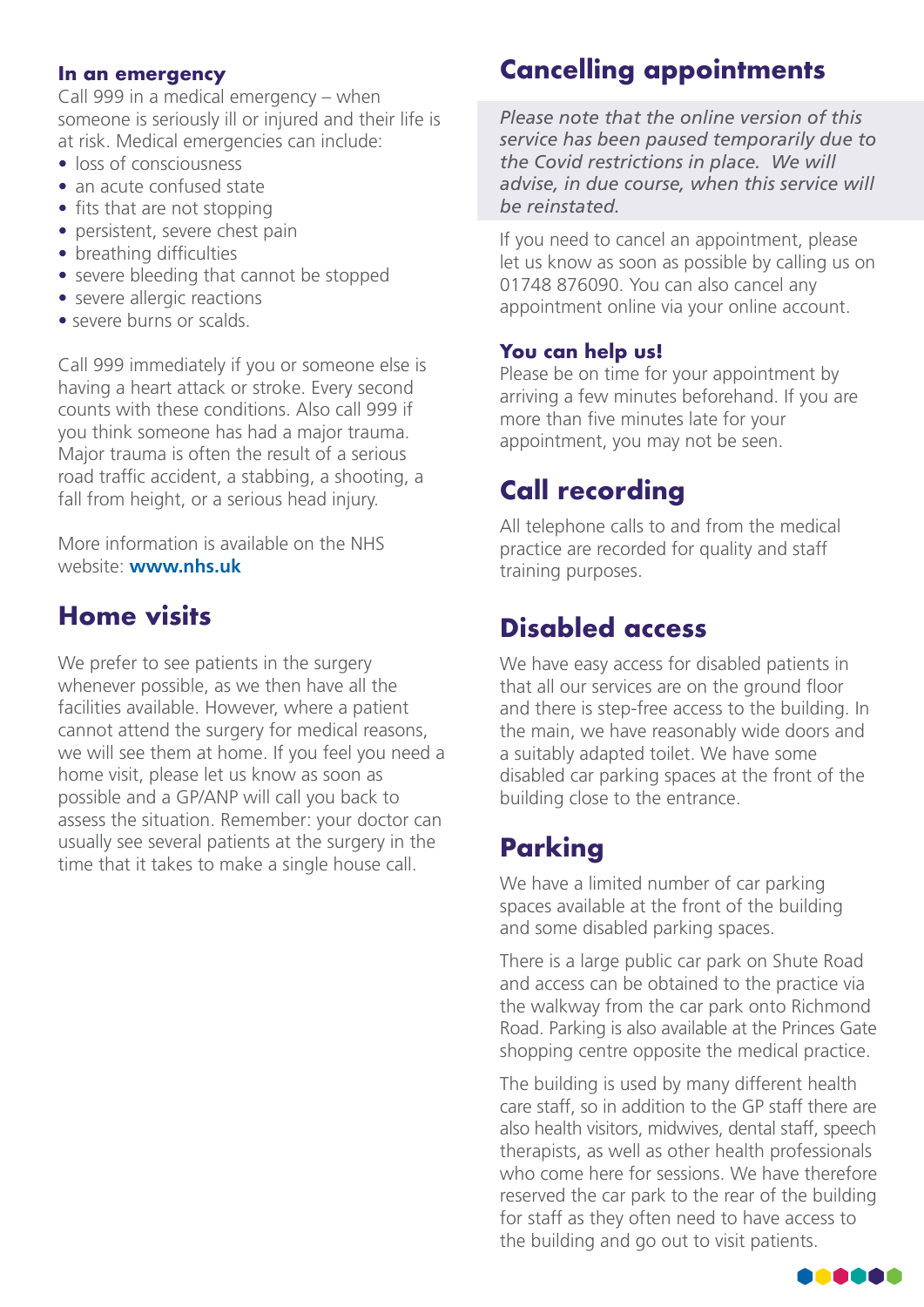

Harewood Medical Practice is run by Heartbeat:

- Stephen Brown (CEO)
- Emma Crumpler (Business Operations Manager)
- Dr Stephen Wild (Senior GP / Clinical Director & Clinical Lead for CICC)
- Dr Debbie Ashcroft (Senior GP / Clinical Leadership & Research Lead)

### **Our doctors**

### **Dr Stephen Wild – GP**

Dr Wild is a senior GP and is the lead GP for Harewood Medical Practice. Amongst his clinical specialisms and interests he leads the practice's no scalpel vasectomy service for which we have contracts for patients in North Yorkshire, County Durham Dales and Armed Services (North). He works three days a week at Harewood.

#### **Dr Zoe Fox – GP**

Zoe joined us as a GP retainer in 2020, having moved from Somerset to Yorkshire. Her professional interests include women's health, mental health, and quality improvement. Her usual day in practice is Monday.

#### **Dr Debbie Ashcroft – GP**

Dr Debbie Ashcroft is a senior GP in the practice. Her main areas of interest are cancer, palliative care, and dermatology. She is the practice lead for safeguarding. Her usual working days are Tuesdays.

#### **Dr Kalyan Kopparthy – GP**

Dr Kalyan Kopparthy has been working in the NHS since 2014 and has trained in a wide range of specialities across the north east of England. He became a GP in 2020. His usual working days are Monday, Tuesday and Wednesday. Dr Kopparthy is fluent in four languages.

### **Our nurses and healthcare team**

### **Darrel Mulholland – Advanced Nurse Practitioner**

Darrel has worked around Hambleton and Richmondshire as a qualified District Nurse and then as a Community Specialist Practitioner in Darlington prior to joining us as an Advanced Nurse Practitioner. Darrel can diagnose patient problems, issue prescriptions, and refer patients to consultants in secondary care.

#### **Howard Neale – Nurse Practitioner**

Howard has worked internationally for many years as an offshore medic based on drilling rigs in many parts of the world. He can carry out a very wide range of clinical assessments and treatments for patients of all ages.

#### **Sam Cotgrave – Nurse Practitioner**

Sam is an advanced nurse practitioner and qualified midwife with many years' experience in the Hambleton and Richmondshire area including the Army and civilian GP practices and also continues their work with the out of hours GP service. Sam can diagnose, treat and manage all conditions including referrals to secondary care.

#### **Abi Macmillan – Lead Nurse**

Abi started with us in 2021 and leads the practice nursing team while providing general nursing, immunisations and cytology.

#### **Kelly Glaister – Practice Nurse**

Kelly started with us in 2021 and provides general nursing, immunisations and supports respiratory medicine

#### **Emma Stanley – Practice Nurse**

Emma started with us in 2021 and provides general nursing, immunisations and cytology.

#### **Janet Singleton – Diabetes Specialist Nurse**

Janet provides specialist care for patients with diabetes.

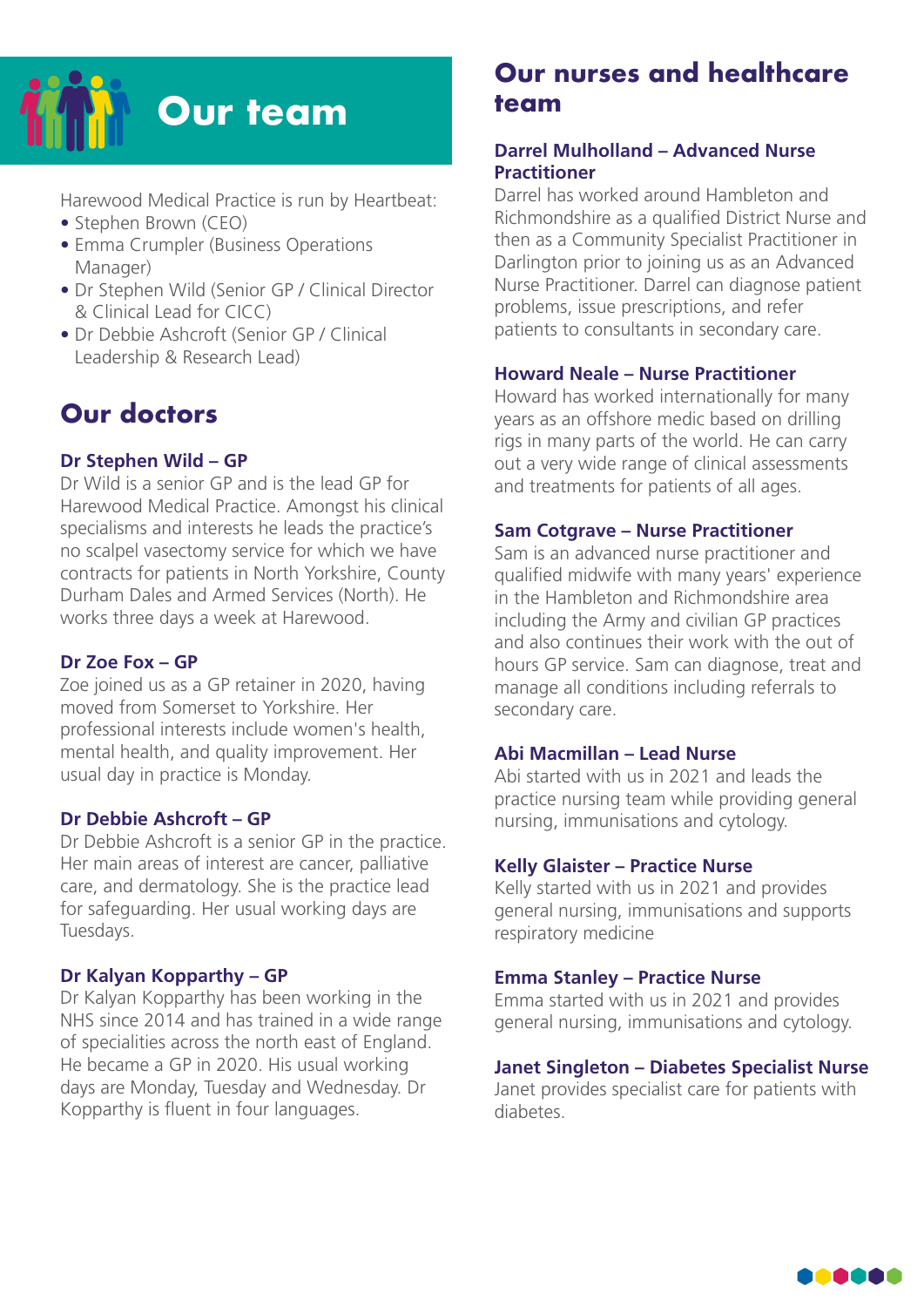#### **Joy Parrington – Bank Practice Nurse**

Joy has specialist skills in respiratory medicine and helps with our smear clinics and childhood vaccinations and immunisations.

#### **Alison Mulligan – Healthcare Assistant**

**Andrea Rostowitz – Healthcare Assistant**

### **Our management team**

### **Stephen Brown – CEO of Heartbeat**

Stephen is a qualified accountant by profession who has held several senior finance roles in the NHS and public sector housing. He also worked as a consultant for PriceWaterhouseCoopers in their public sector team. Stephen is the CEO of Heartbeat, our local GP federation.

### **Emma Crumpler – Business Operations Manager**

Emma has previously worked in the UK and internationally in various management positions, most recently at Cummins Ltd. Emma brings extensive knowledge of business operations, management and continuous improvement experience and skills to the practice.

### **Our reception and admin team**

**Michelle Kirk – Team Leader**

**Katie Allenby**

**Harriet Manning – Systems & Services Manager**

**Caroline Nockels**

**Juliet Dunn**

**Louise Hamilton**

**Jillian King**

**Keegan Hillary**

**Barbara Stirk**

**Carol Wilson**

**Nicola Deacon**

**Claire Syme**



Patient registration forms can be found on the website for you to print, complete and return to the practice in person, via the postal service or by email.

Alternatively, simply come to the surgery and request registration forms. Registration with the practice is immediate once the forms are completed. Your medical records will then be requested from your previous GP; some are received electronically which expedites the process, but some are still received as the paper notes which can take up to two weeks.

We welcome new patients from the following area: Catterick Garrison, Brompton on Swale, Scotton, Hipswell, Colburn, Tunstall, Richmond and Hudswell.

It is easier if you register before you need an urgent appointment, if you are new to the area please register with the practice as soon as possible to avoid delay should you need an appointment.

### **A contract of mutual respect**

As a practice we want to foster good practice/patient relationships. Harewood Medical Practice strongly supports the NHS policy on zero tolerance. Anyone attending the surgery who abuses the GPs, staff, or other patients, be it verbally, physically or in any threatening manner whatsoever, will risk removal from the practice list. In extreme cases we may summon the police to remove offenders from the practice premises.

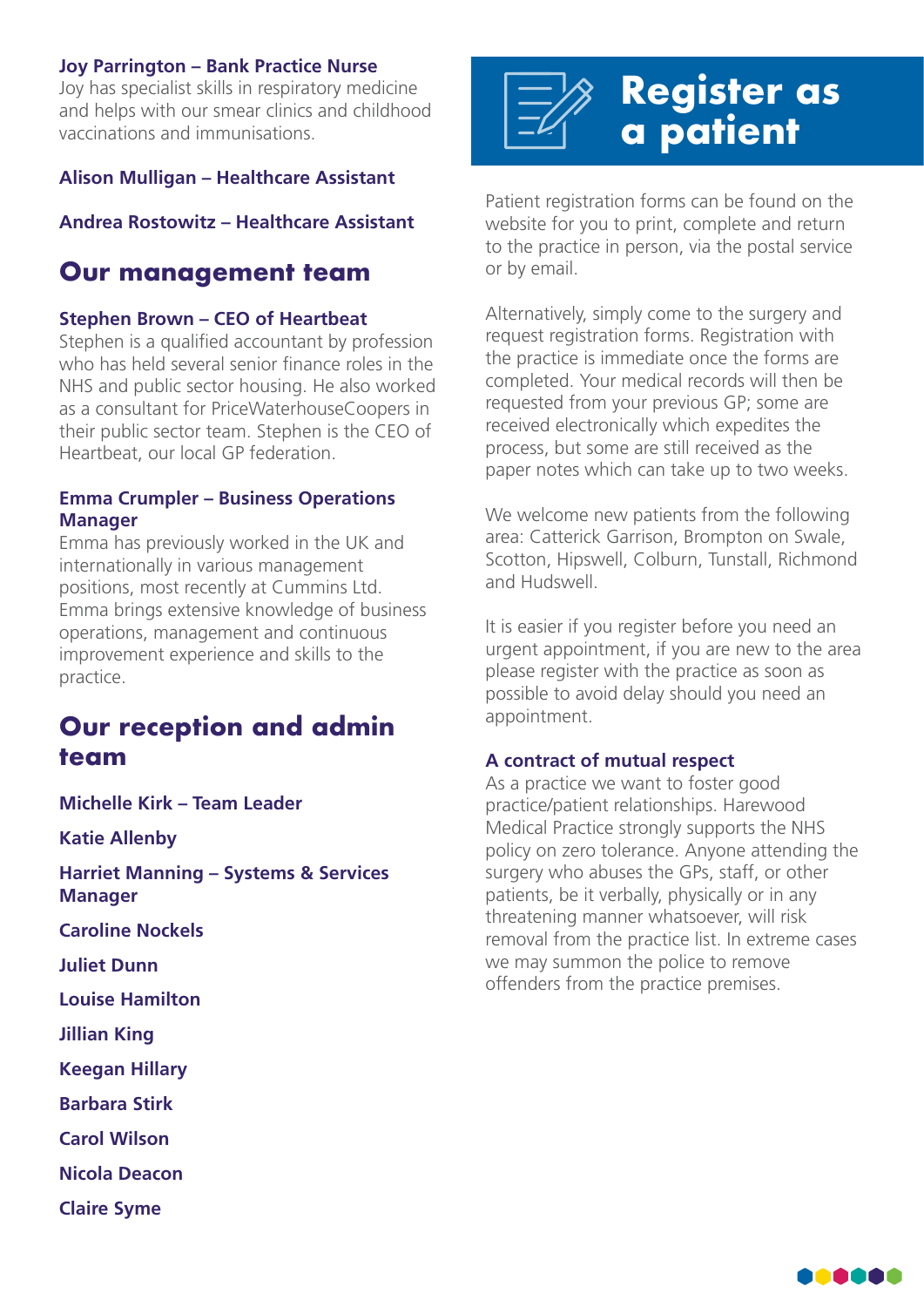# **Patient services**

We offer a range of GP services you would expect at any surgery. In addition, we have a consultant psychologist working as part of the GP team. All services can be accessed by contacting the reception for an appointment.

Our patient services include:

- Mental health
- Family planning
- Sexual health
- Cervical screening
- Asthma clinic
- Heart disease monitoring
- Diabetes

### **Repeat prescriptions**

You can get a repeat prescription by:

- placing a repeat prescription request form (i.e. the green tear off slip on the reverse of your prescription) into the red repeat prescribing box in reception or posting it to us
- ordering via your online account.

If you do not have an online account and would like to set one up, please drop in at reception.

To process the large number of requests each day, please note that 48 hours notice is required for repeat prescription requests. We do not accept repeat prescriptions over the phone.

### **Online accounts**

To help our patients manage their healthcare we offer online accounts via SystmOnline.

Users must register for an online account and can then log in to access services via the internet. With an online account you can:

- book some on-the-day appointments
- order your repeat medication
- view future appointments
- cancel appointments
- access your Summary Care Record.

To register for an online account please contact reception on 01748 876090 or call in to the surgery.

### **Test results**

When telephoning for test results, please ring between 11.00am and 3.30pm. Please note that x-rays, hospital letters and results may take two to four weeks to come back to the practice.

If you want to see a doctor about results or hospital letters, please check with the receptionist that the letter/result is back first before making an appointment.

Please note that due to patient confidentiality and data protection we will only give out results to the person they relate to unless that person has given prior permission for their release or if they do not have the capacity to understand the results.

### **Chaperone policy**

Harewood Medical Practice is committed to providing a safe, comfortable environment where patients and staff can be confident that best practice is always being followed and the safety of everyone is of paramount importance.

All patients are entitled to have a chaperone present for any consultation, examination, or procedure where they feel one is required. This chaperone may be a family member or friend. On occasions you may prefer a formal chaperone to be present, i.e. a clinically trained member of staff.

Wherever possible we would ask you to make this request at the time of booking your appointment so that arrangements can be made, and your appointment is not delayed in any way. Where this is not possible, we will endeavour to provide a formal chaperone at the time of request. However occasionally it may be necessary to reschedule your appointment.

Your healthcare professional may also require a chaperone to be present for certain consultations in accordance with our chaperone policy.

If you would like to see a copy of our chaperone policy or have any questions or comments regarding this, please ask at Reception or contact the Managing Partner.

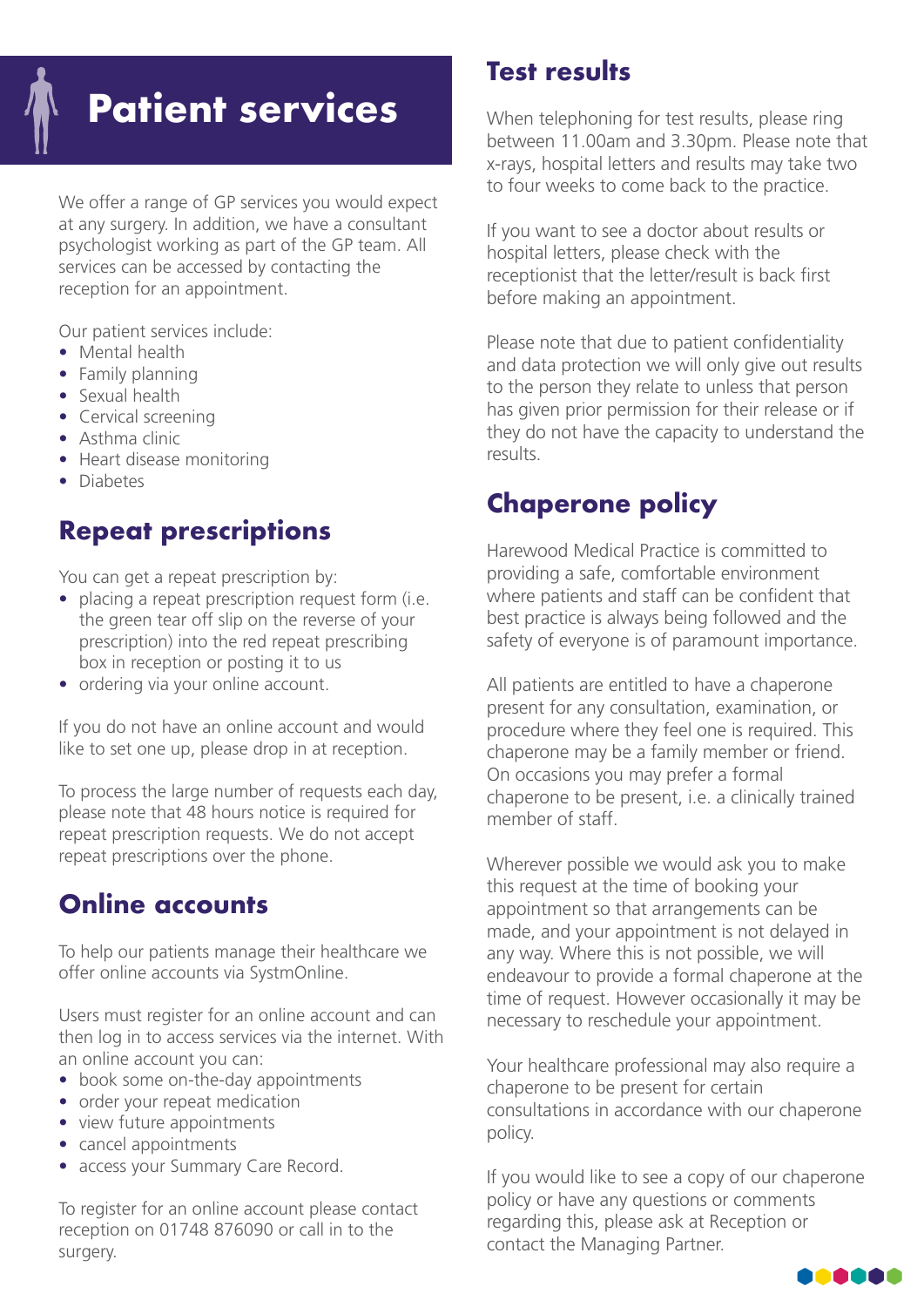## **Your medical records**

All our medical records are now kept on computer; however, you may rest assured that the information remains confidential under the terms of the Data Protection Act and accepted medical ethics. Your records are held under the guardianship of the NHS and information from them will only be passed on to outside agencies with your express written permission. If you require to see your medical records, you may do this in the presence of a doctor, who may need to explain the terminology to you, and so, you will need to make a special appointment for this.

### **Your electronic patient record and data sharing**

Today, electronic records are kept in all the places that you receive healthcare. These places usually only share information from your records by letter or phone. At times this can slow down your treatment and mean that important information is hard to access when it is needed, especially in times of urgency.

Harewood Medical Practice however uses a computerised clinical records system called SystmOne that allows the sharing of full electronic records across different healthcare services. As an organisation concerned with your healthcare, it is our policy to enable your data to be shared unless you tell us otherwise.

You have the right to tell us not to share your information and you can make this decision at any time and for any occasion. You can also limit the sharing of your information to specific healthcare services (and you can ask them not to share with us the information that they have recorded about you). You can change your decision at any time too.

If you have any queries or concerns, please do not hesitate to speak to your doctor or the managing partner who will be happy to discuss them with you.

### **Practice privacy notice**

Harewood Medical Practice has a legal duty to explain how we use any personal information we collect about you, as a registered patient, at the practice. Staff at this practice maintain records about your health and the treatment you receive in electronic and paper format.

### **What information do we collect about you?**

We will collect information such as personal details, including name, address, next of kin, records of appointments, visits, telephone calls, your health records, treatment and medications, test results, X-rays, etc. and any other relevant information to enable us to deliver effective medical care.

### **How we will use your information**

Your data is collected for the purpose of providing direct patient care; however, we can disclose this information if it is required by law, if you give consent or if it is justified in the public interest.

The practice may be requested to support research; however, we will always gain your consent before sharing your information with medical research databases such as the Clinical Practice Research Datalink and QResearch or others when the law allows.

In order to comply with its legal obligations, this practice may send data to NHS Digital when directed by the Secretary of State for Health under the Health and Social Care Act 2012. Additionally, this practice contributes to national clinical audits and will send the data that is required by NHS Digital when the law allows. This may include demographic data, such as date of birth, and information about your health which is recorded in coded form, for example, the clinical code for diabetes or high blood pressure.

Processing your information in this way and obtaining your consent ensures that we comply with Articles 6(1)(c), 6(1)(e) and 9(2)(h) of the GDPR.

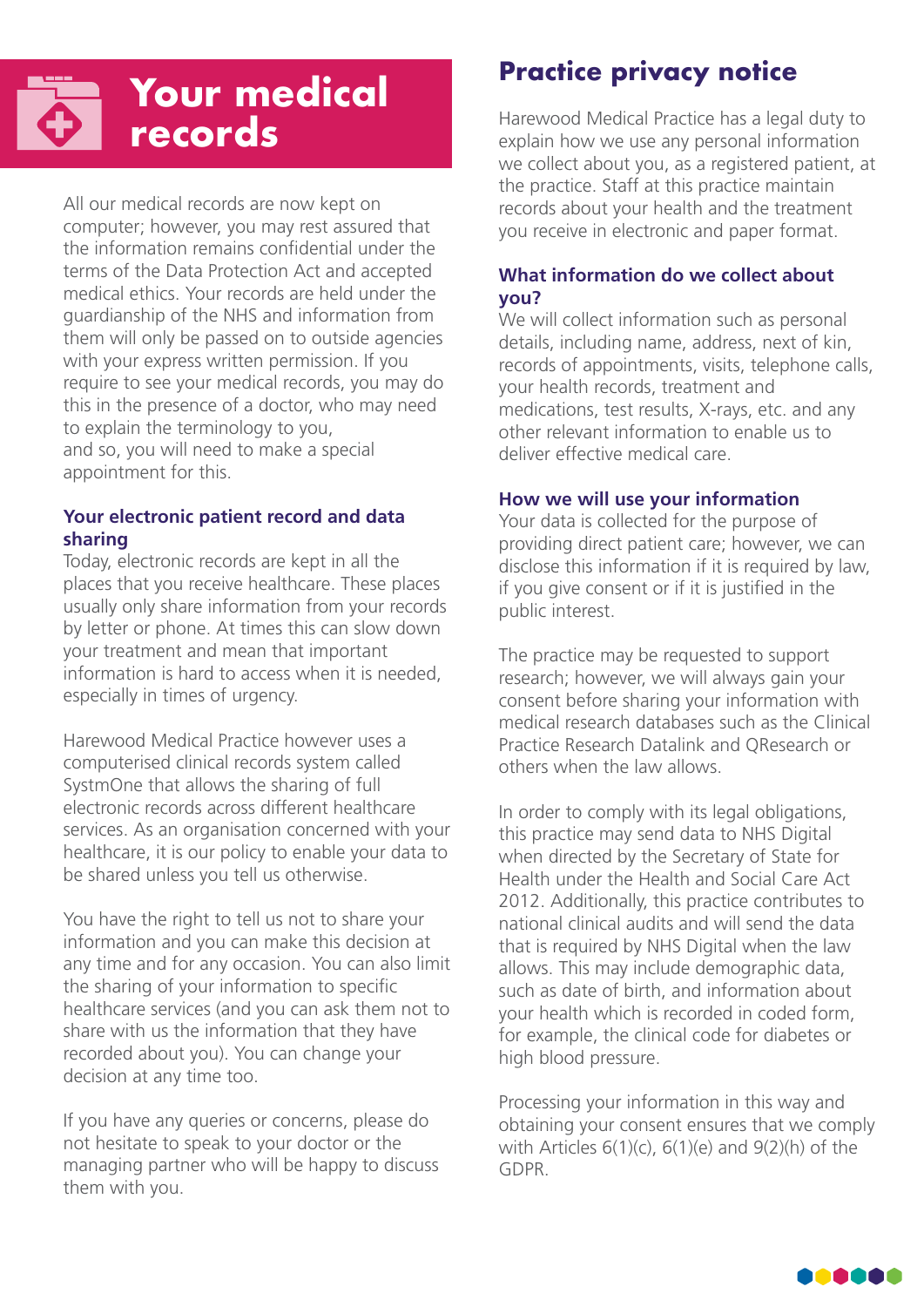### **Maintaining confidentiality and accessing your records**

We are committed to maintaining confidentiality and protecting the information we hold about you. We adhere to the General Data Protection Regulation (GDPR), the NHS Codes of Confidentiality and Security, as well as guidance issued by the Information Commissioner's Office  $(ICO)$ .

You have a right to access the information we hold about you, and if you would like to access this information, you will need to complete a Subject Access Request (SAR). Please ask at reception for a SAR form and you will be given further information. Furthermore, should you identify any inaccuracies, you have a right to have the inaccurate data corrected.

### **Risk stratification**

Risk stratification is a mechanism used to identify and subsequently manage those patients deemed as being at high risk of requiring urgent or emergency care. Usually this includes patients with long-term conditions, e.g. cancer. Your information is collected by a number of sources, including Harewood Medical Practice; this information is processed electronically and given a risk score which is relayed to your GP who can then decide on any necessary actions to ensure that you receive the most appropriate care.

#### **Invoice validation**

Your information may be shared if you have received treatment to determine which Clinical Commissioning Group (CCG) is responsible for paying for your treatment. This information may include your name, address and treatment date. All of this information is held securely and confidentially; it will not be used for any other purpose or shared with any third parties.

#### **Opt-outs**

You have a right to object to your information being shared. Should you wish to opt out of data collection, please contact a member of staff who will be able to explain how you can opt out and prevent the sharing of your information; this is done by registering to opt out online (national data opt-out programme) or if you are unable to do so or do not wish to do so online, by speaking to a member of staff.

### **Retention periods**

In accordance with the NHS Codes of Practice for Records Management, your healthcare records will be retained for 10 years after death, or if a patient emigrates, for 10 years after the date of emigration.

#### **What to do if you have any questions**

Should you have any questions about our privacy policy or the information we hold about you, you can:

1. Contact the practice's data controller via email at harewood1@nhs.net. GP practices are data controllers for the data they hold about their patients<sup>1</sup>

2. Write to the data controller at Harewood Medical Practice, 42 Richmond Road, Catterick Garrison, North Yorkshire, DL9 3JD 3. Ask to speak to the Business Operations Manager, Emma Crumpler

The Data Protection Officer (DPO) for Harewood Medical Practice is David Million.

### **Complaints**

In the unlikely event that you are unhappy with any element of our data-processing methods, you have the right to lodge a complaint with the ICO. For further details, visit **ico.org.uk** and select 'Raising a concern'.

### **Changes to our privacy policy**

We regularly review our privacy policy and any updates will be published on our website, in our newsletter and on posters to reflect the changes. This policy is to be reviewed October 2022.

1 BMA GPs as data controllers under the GDPR

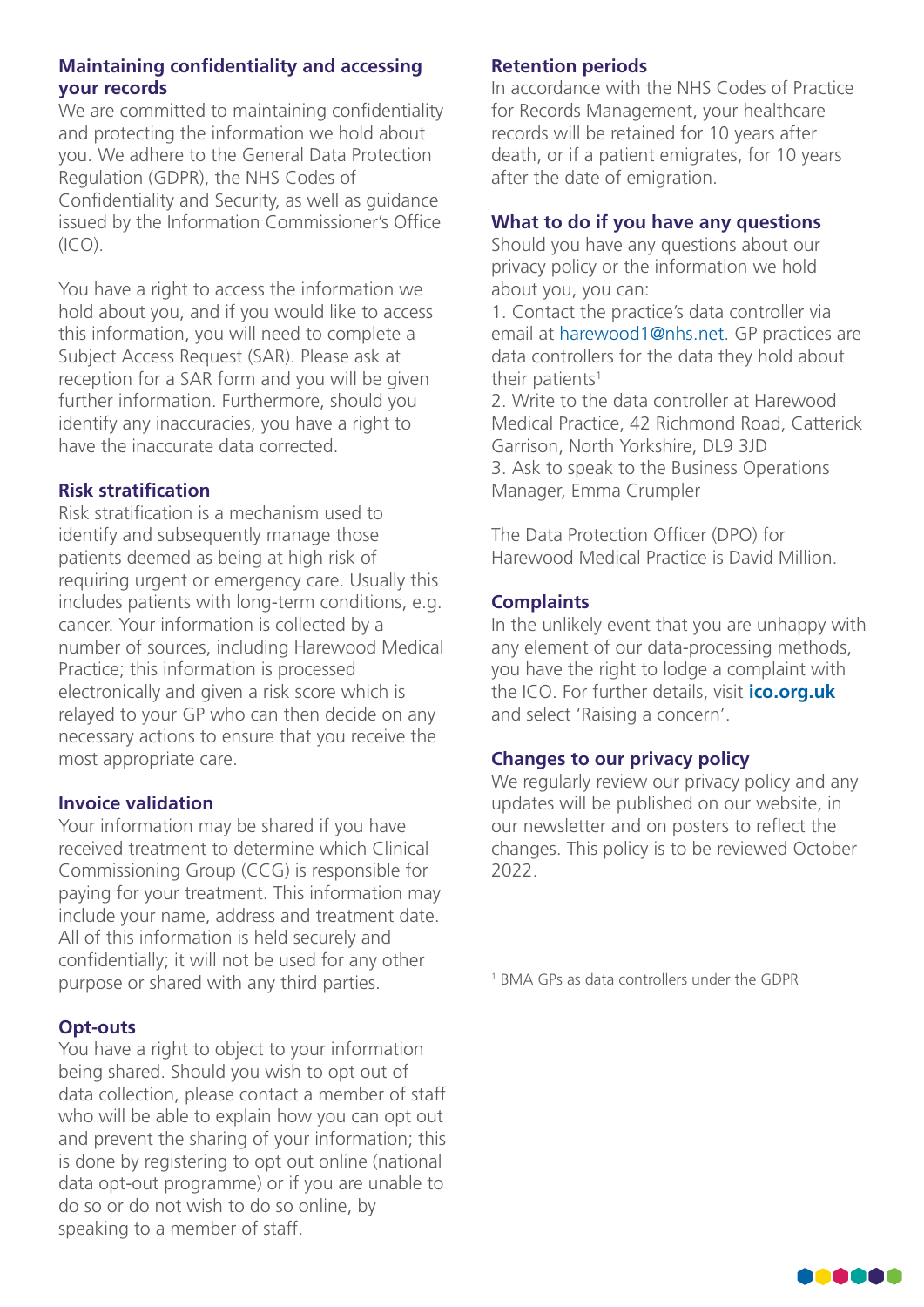

### **Are you a patient at our practice? Would you like to be more involved in the practice?**

**Could you spare a couple of hours periodically to respond to our questions?**

If you have answered 'yes' to the above, we would love to hear from you and involve you in our group. Please call us on 01748 876090 to register your interest or alternatively email

### **harewood1@nhs.net**.

Thank you!



### **Telephone numbers**

**PALS (Patient Advisory Liaison Service)** 01609 767607

**The Friarage Hospital, Northallerton** 01609 779911

**The Memorial Hospital, Darlington**  01325 380100

**James Cook University Hospital**  01642 850850

**NHS111** (non-emergency medical helpline) – 111

**Northallerton Registration Office** (births, deaths, and marriages) – 01609 780780

**NHS Patient Transport Service** (free of charge) – 0300 330 2000

**NHS Patient Transport Service** (24hr cancellation line) – 0330 333 9970

**Community Care Car Scheme** (mileage charge) – 01642 710190

**Richmondshire Community and Voluntary Action** – 01748 833773

#### **Health Visitors, Richmond** – 01423 542250

**Citizens' Advice Bureau, Richmond** – 01748 823862

### **Websites/organisations**

### **North Yorkshire Connect** –

https://northyorkshireconnect.org.uk

A community directory for North Yorkshire offering local information from community and voluntary organisations that can provide advice and support. It also lists activities and things to do.

#### **NHS Veterans' Mental Health Transition, Intervention and Liaison Service**

Do you need help? If you are a member of the armed forces approaching discharge or a veteran and you are experiencing mental health difficulties, please use the information below to get in contact with your local service. Contact: Anna Burke, Email: vwals@nhs.net Tel: 0191 441 5974

#### **NHS** – www.nhs.uk

For health information, online symptom checker, services in your local area and much more.

### **NHS Hambleton, Richmondshire and Whitby Clinical Commissioning Group**

www.hambletonrichmondshireandwhitbyccg.nhs.uk

**HR Carers** (Hambleton and Richmondshire Carers) – hrcarers.org.uk Email: info@hrcarers.org.uk Telephone: 01609 780872

#### **Patient** – patient.info

Symptom checker, health information and medicines guidance.

**Veterans' Gateway** – www.veteransgateway.org.uk Information, advice, and support for veterans.

Your Health Voice - yourhealthvoice.org

Public health resource for people and patients in the Hambleton, Richmondshire and Whitby area.